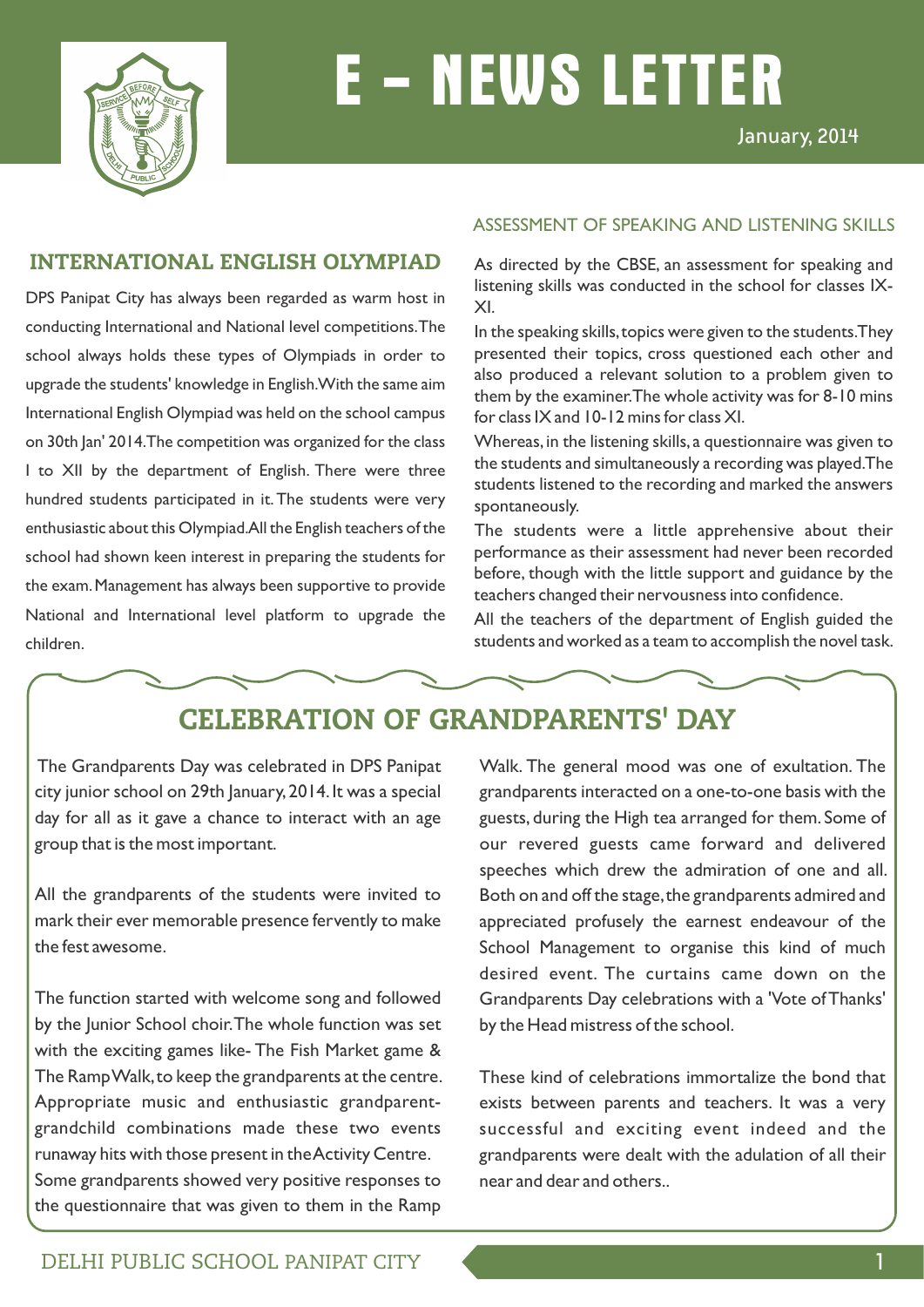## **Article**

## **EXAM AND CRICKET**

#### Class

Examinee Examiner Paper setter Pen **Ouestions** Marks Marks sheet Tough marking Cases of copying Blank answer sheet Talking in the hall Peon



 $Pitch$ batsman umpire bowler hat balls runs score board good fielding catch out clean bowled run out waterman **Shreshth Kumar (VI-B)** 

## **Living Love of GOD**

Flowers are symbol of love, and are as soft as dove! They give us happiness, but never allow us to be in loneliness. It is given to a hospitalized person, as a message of get well soon, also often exchanged by lovers under the night moon. They're used to decorate the house when there's a wedding of a spouse. The garland is offered to a leader, and also to a posthumously soldier, who laid down his life.

to let his country men survive!

Flowers are something that attract, and can even be felt by a person having cataract. The essence is so pleasing that even fence can't stop to let it going. There's something in Chinese written, which I can't understand as a small kitten! It was given by someone to someone on a festive day, to let go his life in a happy way! There must have been something in the picture, that the eyes of butterfly must have captured! The life of a flower is not more than a week. but in its short duration. through its creation, It ails the weakest of weak!!!!!

Shivesh Arya (X-B)

## **The Earth and The Earthly**

Nature is cool in its own ways Provides cooling covert from hot rays. If globe gets warm, signs no good Neither for our earth, nor our neighbourhood Global warming makes the earth hot, Turning it into a boiling pot Global warming harms the earth Mother Nature would not give birth Our water tanks will certainly dry Resulting creatures pant and cry Government has to extend lions part But one can't think to get apart Life will not come to an end If everyone proves the Earth's real friend.

Saksham Arora (IX-B)

# रत

तेरी इस खूबसूरती पर, हम मर मिट जाएंगे, जो ख्वाब देखे नहीं उन्हें, पूरा कर दिखाएगें तेरे लिए सरहद पर. दिन-रात पहरा देगें हम तुझे एक खरोच भी पडी, तो कैसे सह पाएंगे हम ? आखिरी साँस तक तेरे लिए लडेगें हम

विकास करके भारत को, इतना आगे ले जाएगें तरक्की की ओर हम ऐसे कदम बढाएंगे

भारत को जन्नत बनाएंगे। ये है हमारी धरतीमाता. जिसने हमको जन्मा है अपने फर्ज पूरे करेंगे

हमे हमारी मातृभूमि की कसम अंग्रेजो की ताकत जिसके. सामने नहीं टिक पाई उसको कौन नीचा दिखा सकेगा ? भारत की इस नींव को, कौन गिरा पाएगा ? इस कौम ने हमें सच्चाई के लिए लडना सिखाया है उसकी -िक्षा को कैसे भूला पाएंगे हम ?

ये सतरंगी दे-ा है जिसका, नाम हम रोशन कर के दिखाएंगे .<br>और बहुत बातें बाकी हैं, जो फिर कभी सुनाएगें अभी के लिए जय हिन्द कहकर, शीश हम झुकाएगें शीश हम झुकाएगें शीश हम झुकाएगें।।

गरिमा राजपाल (आठवीं सी)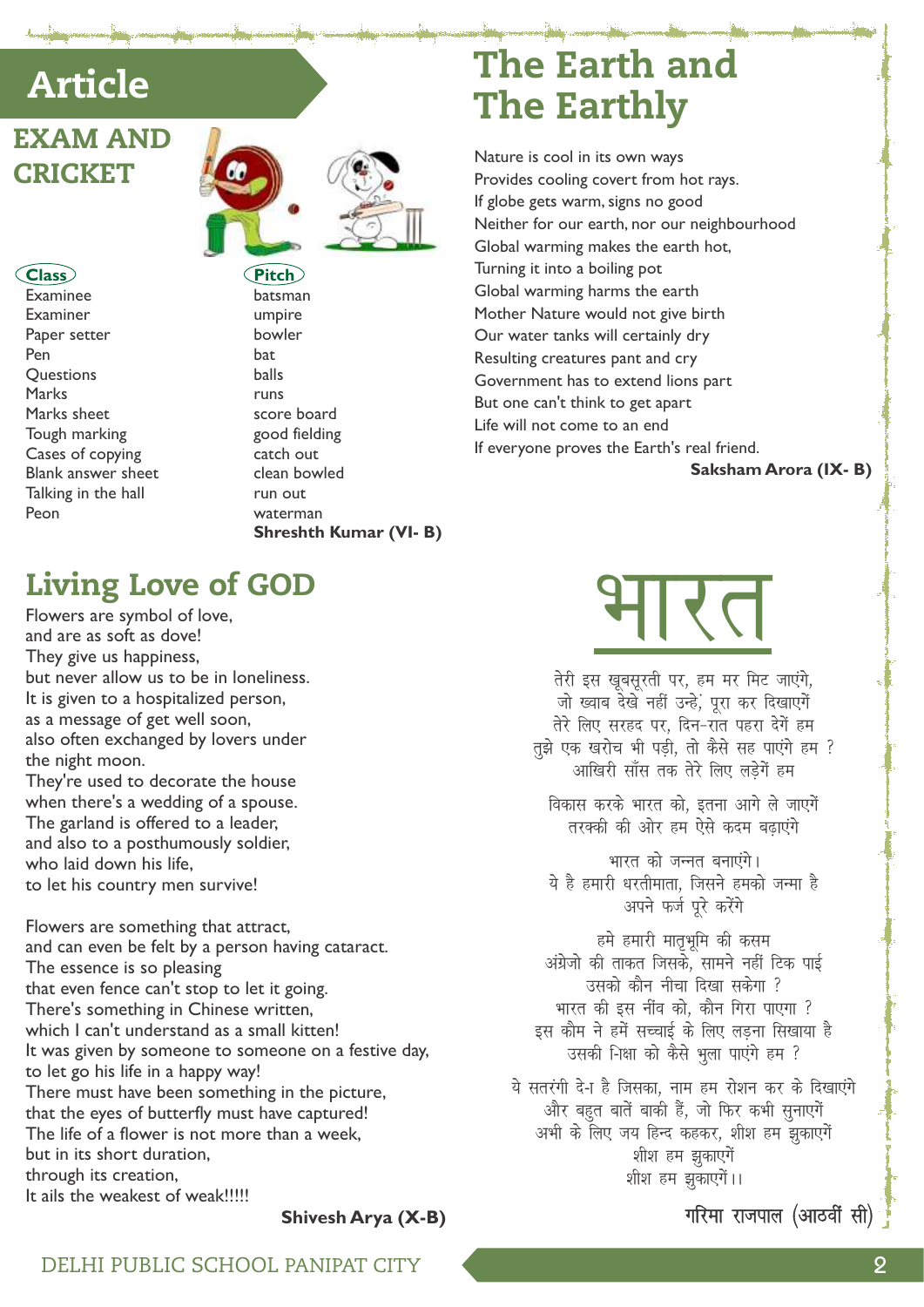# Dark Future of our Sun

As we all know that the ultimate life giving source of energy is our Sun, also known as Sol in latin. Our Sun is in the centre of our solar system which was formed 4.6 billion years ago. In ancient time as well as in the modern times, we chiefly depend on energy resources ultimately to the Sun but as every human die,the Sun will also die.About in other 5 billion years the sun will have used up its fuel, hydrogen and converted it into helium, beryllium and other elements causing to its imminent death.

The Sun will just grow up in size and will reach to the orbit of our earth, our continents and even to our homes.Then it will remain like that for some more million years. Sun will then gradually begin to give out elements of its crust and mantle, shrinking in size and growing into a small dense white ball known as White Dwarf.It will then give out its thermal energy

for some billion years and becoming darker and darker , gradually fading into a black piece of stone, a Black Dwarf unseen .This ball will remain in space forever.

Besides it during the course the outer planets will be having shilling temperature and escaping sun's gravity and marching in space , finding new stars.We will be over , everything will be over but everything has two faces the layers of sun will be form a nebula for new stars and planets to grow and who knows ,an another earth will form-----

echoes to P.B.Shelly," If winter comes, can spring be far behind."

#### **Sharib Shahzad (VII D)**

# ASL: A True Assessment

Through this article I would like to share with the readers my experiences of taking ASL (Assessment of Speaking and Listening Skills) just the last week.To begin as soon as we were informed about it, I felt a little jittery but I took the challenge and prepared myself for it. I knew it would not be easy as we had only been assessed for our reading and writing skills throughout our schooling.

It was a whole new experience.The Speaking Skills test was a 10-12 minutes herculean task. It was divided into three steps: Introductory, Topic Presentation and Problem Solving Phase.The first phase was only to make us feel comfortable; the second wasn't that tough as well as we had already prepared for it, but the third one really tested our skills to prolong a discussion for entire two minutes,which actually looked like twenty minutes.In the listening skills, we had to listen attentively to recording for forty five minutes and fill some questionnaires.That I feel wasn't very tough but it was interesting and very engrossing.

Such assessments, I believe, not only enhance our

confidence but also hone our communicative skills.Yeah, that's what I call proper education, unlike the one we used to have, where there was first cramming of few English questions and learning grammar rules.

The use of such assessments is felt at the time of job interviews, where our personality, confidence and fluency in spoken English is taken into account more than our degrees. In wouldn't mind mentioning my personal experience too. I have learnt that English is not all about cramming answers to questions but improving our skills that would help us in real life. Of course, group discussions are there to boost our confidence, but there are many who hesitate in expressing their opinion in public. Therefore, assessments like ASL are a boon to them.

I could see many students still cramming material to be spoken and later sat for the exam with hands fluttering and legs shaking.Though the efforts put by the teachers and the patience with which they attended each speaker was commendable. I look forward to taking more such assessments. It was indeed a novel but wonderful experience.

**Akansha Goel (XI-G)**



DELHI PUBLIC SCHOOL PANIPAT CITY 3